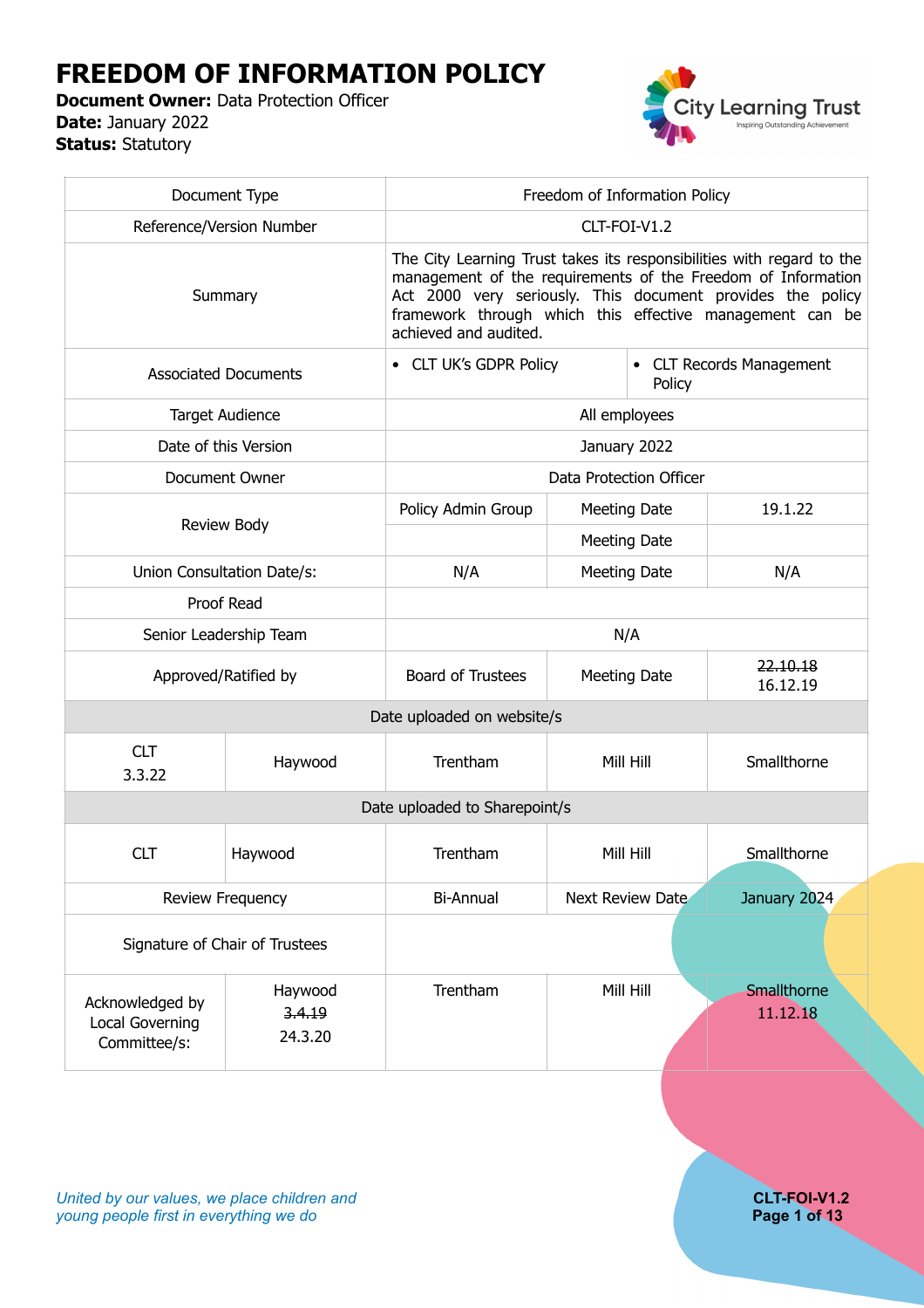### <span id="page-1-0"></span>**VERSION CONTROL**

| <b>Version No:</b> | Type of change   | <b>Date</b> | <b>Revisions from previous version</b>                                                                    |
|--------------------|------------------|-------------|-----------------------------------------------------------------------------------------------------------|
| 0.1                | New Document     | April 2020  | New Policy                                                                                                |
| 1.0                | Annual review    | Sept 2020   | Corporate format only, no other changes                                                                   |
| 1.1                | Bi-annual review | Jan 2022    | Updated to address the requirement under the Freedom of<br>Information Act to adopt a publication scheme. |
| 1.2 <sub>2</sub>   | Interim update   | Jan 2022    | Appendix A & B included                                                                                   |



*United by our values, we place children and* **CLT-FOI-V1.2** *young people first in everything we do* **Page 2 of 13**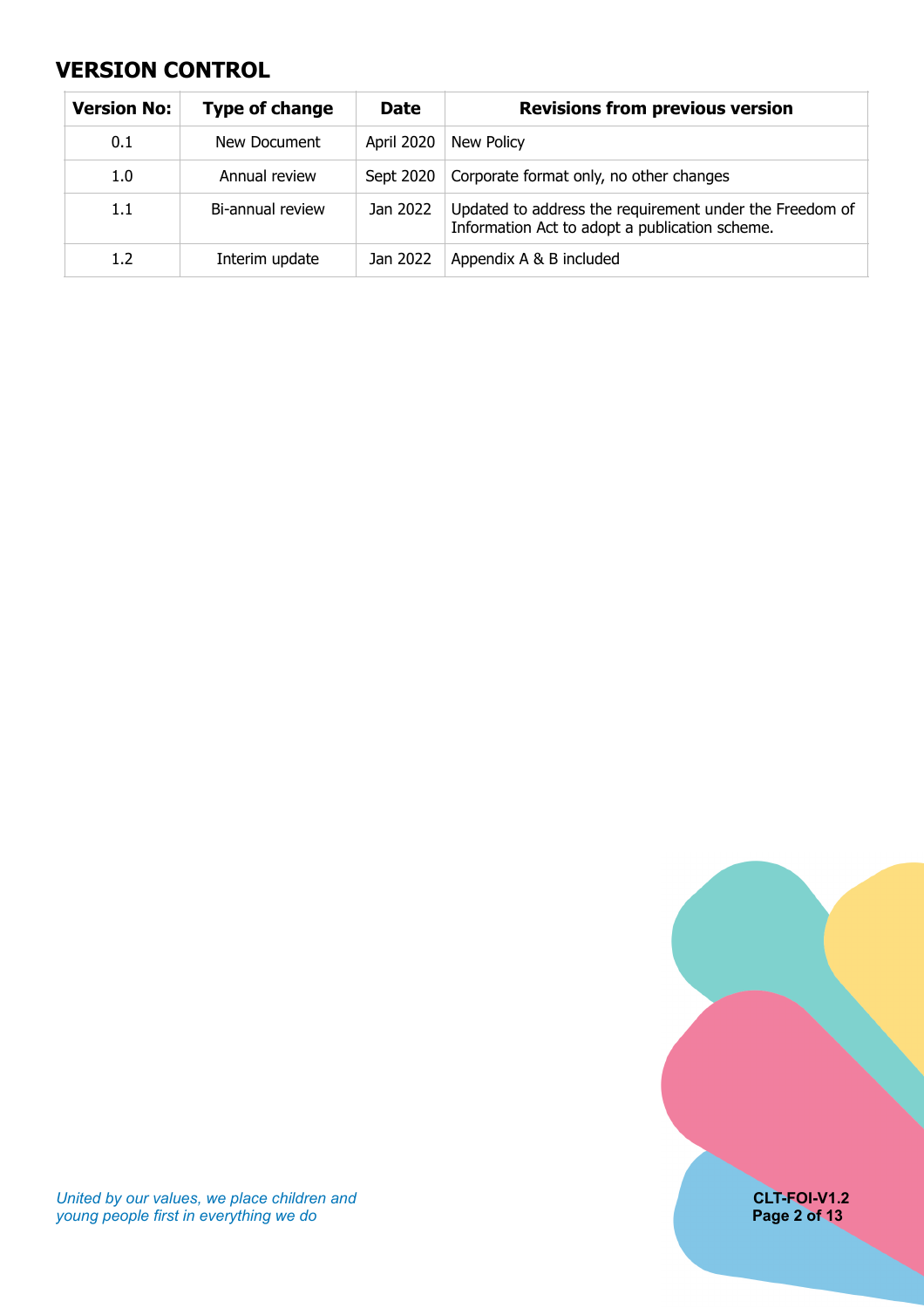### <span id="page-2-0"></span>**TABLE OF CONTENTS**

| <b>VERSION CONTROL</b>                                                                 | $\overline{2}$ |
|----------------------------------------------------------------------------------------|----------------|
| <b>TABLE OF CONTENTS</b>                                                               | 3              |
| <b>STATUS</b><br>1.                                                                    | 4              |
| <b>INTRODUCTION</b><br>2.                                                              | $\overline{4}$ |
| 3.<br>PURPOSE AND SCOPE                                                                | $\overline{4}$ |
| RELATIONSHIP WITH EXISTING POLICIES<br>4.                                              | $\overline{4}$ |
| 5.<br>SUBMITTING A FREEDOM OF INFORMATION REQUEST                                      | $\overline{4}$ |
| 6.<br><b>CHARGES</b>                                                                   | 5              |
| <b>COMPLAINTS</b><br>7.                                                                | 5              |
| <b>EXEMPTIONS UNDER THE ACT</b><br>8.                                                  | 5              |
| MONITORING AND REVIEW<br>9.                                                            | 5              |
| <b>APPENDIX A</b>                                                                      | 6              |
| MODEL PUBLICATION SCHEME                                                               | 6              |
| 1. Freedom of Information Act                                                          | 6              |
| 1.1.1 The Scheme Commits an Authority:                                                 | 6              |
| 1.2 Classes of Information                                                             | 6              |
| 1.2.1 Who we are and what we do.                                                       | 6              |
| 1.2.2 What we spend and how we spend it.                                               | 6              |
| 1.2.3 What our priorities are and how we are doing.                                    | 6              |
| 1.2.4 How we make decisions.                                                           | 6              |
| 1.2.5 Our policies and procedures.                                                     | 6              |
| 1.2.6 Lists and registers.                                                             | 6              |
| 1.2.7 The services we offer.                                                           | $\overline{7}$ |
| 1.2.8 The classes of information will not generally include:                           | 7              |
| 1.3 The method by which information published under this scheme will be made available | 7              |
| 1.4 Charges which may be made for information published under this scheme              | $\overline{7}$ |
| 1.5 Written Requests                                                                   | $\overline{7}$ |
| <b>APPENDIX B</b>                                                                      | 8              |
| CITY LEARNING TRUST PUBLICATION SCHEME                                                 | 8              |
| <b>Contact Details</b>                                                                 | 12             |
| Schedule of Charges                                                                    | 12             |
| <b>APPENDIX C</b>                                                                      | 13             |
| <b>Absolute Exemptions</b>                                                             | 13             |
| <b>Qualified Exemptions</b>                                                            | 13             |
| <b>Environmental Information Regulations:</b>                                          | 13             |
|                                                                                        |                |
|                                                                                        |                |
|                                                                                        |                |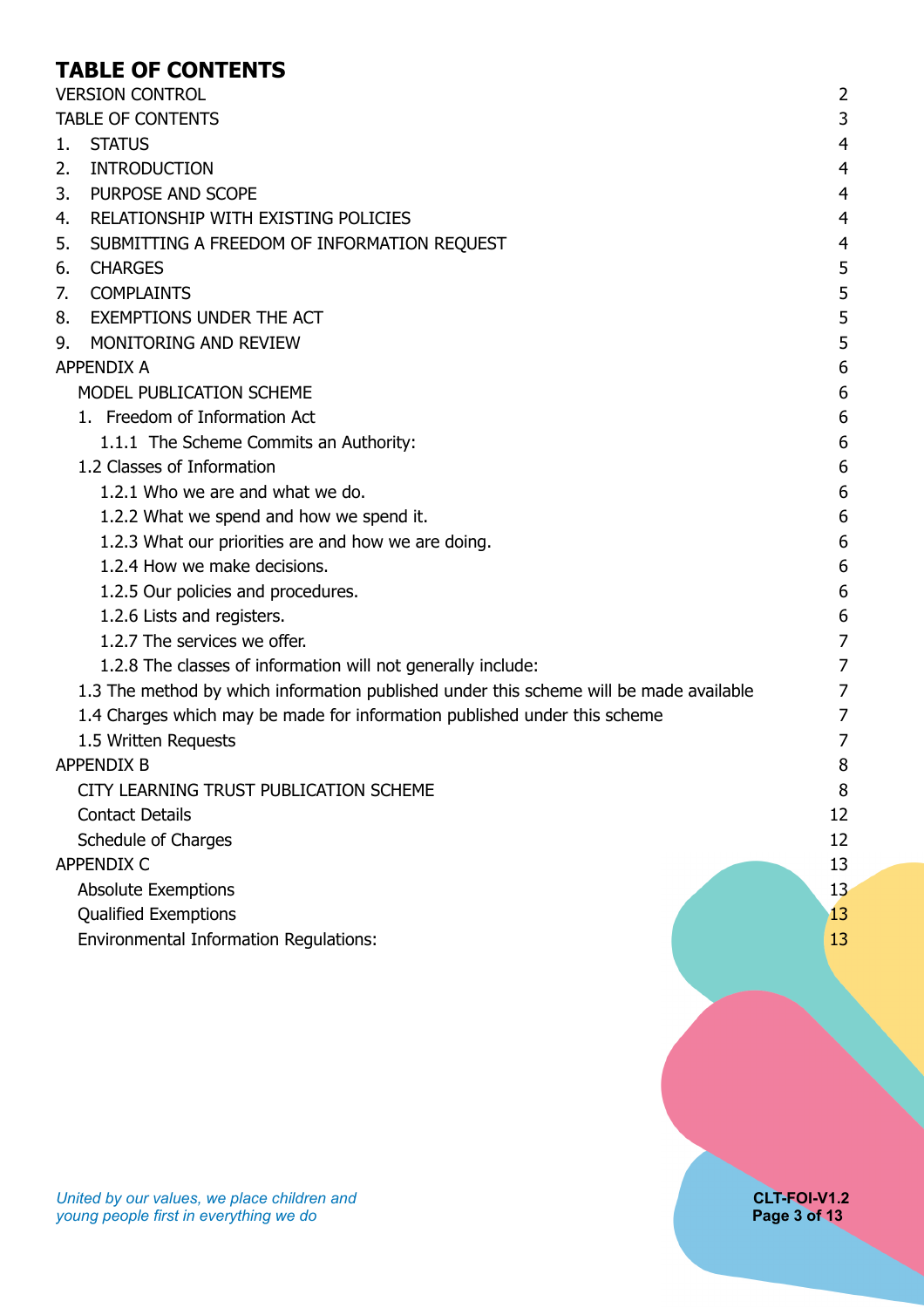# <span id="page-3-0"></span>**1. STATUS**

a. Statutory.

### <span id="page-3-1"></span>**2. INTRODUCTION**

- a. The Freedom of Information Act 2000 (FoIA) applies to all public authorities. It provides the public with a statutory right of access to recorded information held by authorities, subject to certain exemptions.
- b. It does this in two ways:
	- i. public authorities are obliged to publish certain information about their activities; and
	- ii. members of the public are entitled to request information from public authorities.
- c. The Act does not give people access to theirs or anyone else's personal data, such as school records, attendance information or personnel records. If a member of the public wants to see personal data (information about themselves), they should make a data protection subject access request (SAR). For guidance on how to make a SAR, please refer to the City Learning Trust UK General Data Protection Policy https://citylearningtrust.org/wp-content/uploads/2020/10/Data-Protection-Policy.pdf.
- d. The City Learning Trust takes its responsibilities with regard to the management of the requirements of the Freedom of Information Act 2000 very seriously. This document provides the policy framework through which this effective management can be achieved and audited.

## <span id="page-3-2"></span>**3. PURPOSE AND SCOPE**

- a. The purpose of this policy is to ensure that the provisions of the Freedom of Information Act 2000 are adhered to and in particular that:
	- i. Certain information is published proactively in line with the ICO's guidance. Please see the following documents:
		- Model Publication Scheme See Appendix A
		- CLT's Publication Guide to Information See Appendix B
	- ii. Information available from City Learning Trust can be found in the CLT's Publication Guide to Information - seen Appendix B
	- iii. To respond to requests for information that we do not routinely publish within 20 school days, or 60 working days if this is shorter.
	- iv. In cases where information is covered by an exemption, consideration is given as to whether or not the information should be released

## <span id="page-3-3"></span>**4. RELATIONSHIP WITH EXISTING POLICIES**

- a. This policy has been formulated within the context of the following Trust and Academy documents:
	- i. CLT's UK GDPR Policy
	- ii. CLT's Records Management Policy

### <span id="page-3-4"></span>**5. SUBMITTING A FREEDOM OF INFORMATION REQUEST**

- a. Information not already made available in the CLT's Publication Scheme (Appendix B) will be accessible through a specific request for information.
- b. These rights can be exercised by anyone natural or legal persons, worldwide.
- c. In this regard the Freedom of Information Act establishes two related rights:
	- i. The right to be told whether information exists, and
	- ii. The right to receive the information (subject to exemptions)
- d. Any request must be made in a permanent form (for example in writing or by email) and a charge may be made for dealing with any request. Requestors will not be entitled to information to which any of the exemptions in the Act applies.
- e. However, only those specific pieces of information to which the exemption applies will be withheld, and information covered by an exemption will be subject to review by the HR department.

*United by our values, we place children and* **CLT-FOI-V1.2**<br> **Example 5** young people first in everything we do **CLT-FOI-V1.2** *young people first in everything we do*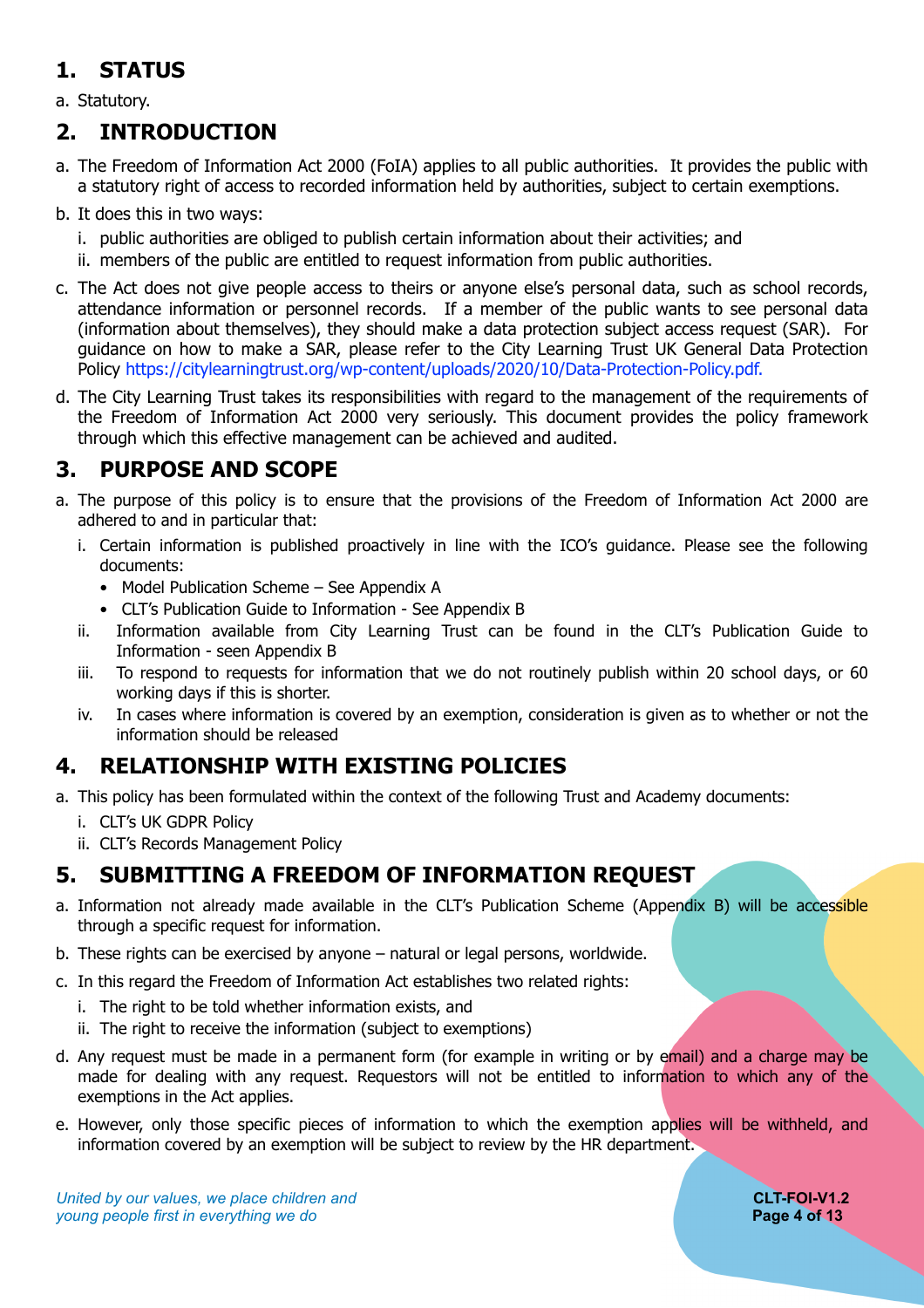- f. The requester should include an address for correspondence. This need not be your residential or work address – it can be any address at which we can write to you, including a postal address or email address;
- g. The Trust must respond to any request within 20 school days, or 60 working days if this is shorter following the date of receipt.

### <span id="page-4-0"></span>**6. CHARGES**

a. The Trust reserves the right to charge an appropriate fee for dealing with a specific request for information, in accordance with the Act. The charges will only be for the cost of photocopying and posting where necessary. The applicant will receive written notice of any charges which are to be paid before the information is supplied.

### <span id="page-4-1"></span>**7. COMPLAINTS**

- a. The Data Protection Officer will co-ordinate any complaints received in respect of this policy.
- b. The complaint should be addressed to the HR department in the first instance. The complaint will be acknowledged immediately and every reasonable effort will be made to offer a more comprehensive reply within 21 days.
- c. If the applicant is not satisfied with the reply, then they should inform the HR department within 21 days. The complaint will then be forwarded to the Executive Director and will be dealt with as appropriate.
- d. If applicants are dissatisfied with the outcome of the Complaints Procedure they may seek an independent review from the Information Commissioner. Requests for review by the Information Commissioner should be made in writing to:

The Information Commissioner Wycliffe House Water Lane Wilmslow **Cheshire** SK9 5AF

<span id="page-4-2"></span>Tel No: 01625 545 700

## **8. EXEMPTIONS UNDER THE ACT**

- a. There are 23 exemptions under the Act, to protect information that should not be disclosed, for example because disclosing it would be harmful to another person or it would be against the public interest. The public interest test applies to some exemptions, and others which are absolute exemptions. The full list of exemptions can be found at Appendix C of this policy.
- b. The Trust may decide that some information it holds could be regarded as exempt information under the Act. Where a request is made for information which includes exemptions the Trust will consider the prejudice test and the public interest test and may in some circumstances withhold the requested information.
- c. Whenever a decision is made to withhold information under an exemption, or for any other reason, we will inform the applicant of their right to complain about the decision through the Trust's complaint procedure and the right to appeal to the Information Commissioner. If the result of the complaint is that any decision to withhold information be overturned, this information will be supplied as soon as it is possible.

### <span id="page-4-3"></span>**9. MONITORING AND REVIEW**

a. This policy has been approved by the Board of Trustees. It will be reviewed by the Policy and Procedures Working Group on an annual basis to ensure continuing compliance.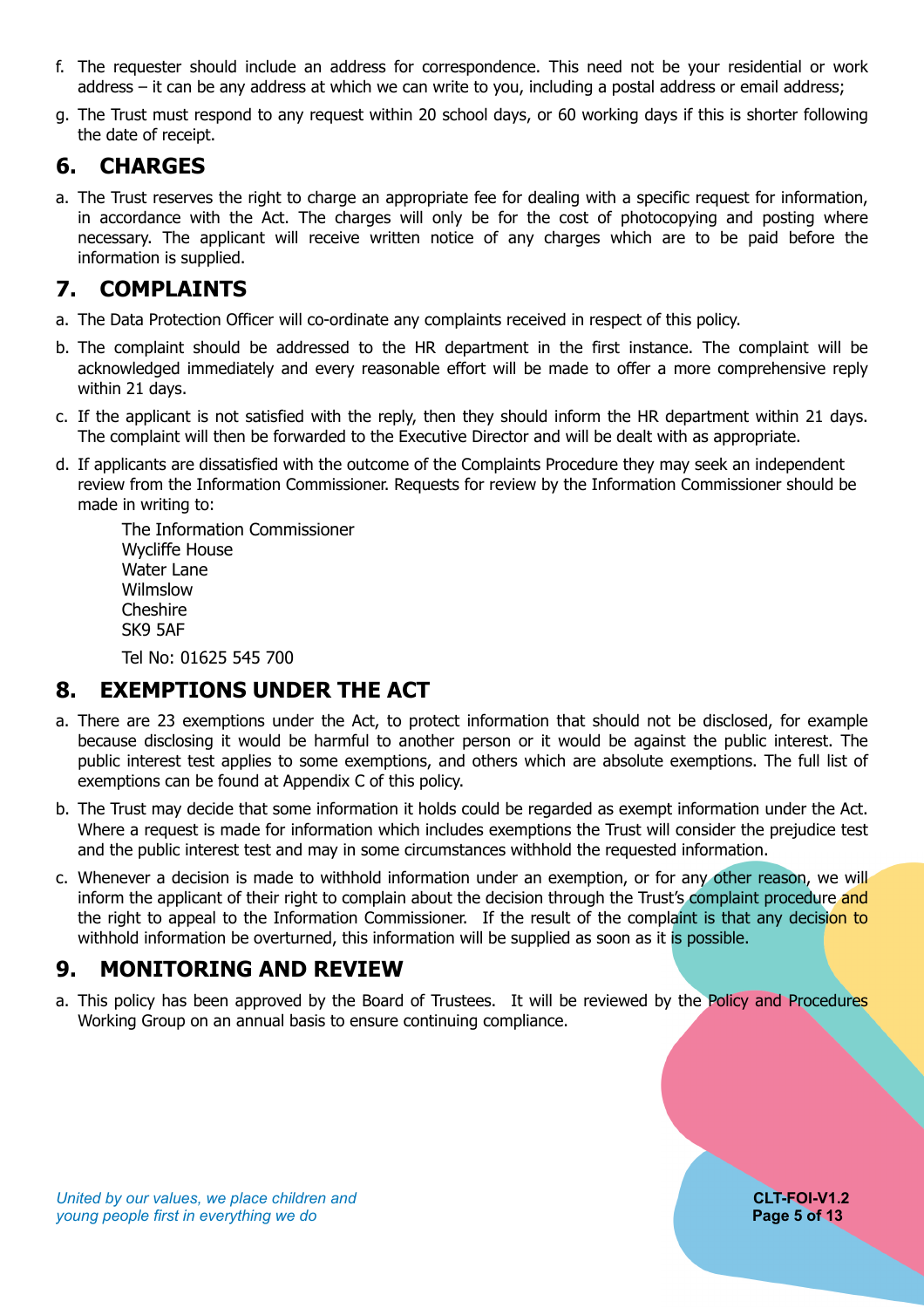## <span id="page-5-0"></span>**APPENDIX A**

### <span id="page-5-1"></span>**MODEL PUBLICATION SCHEME**

### <span id="page-5-2"></span>**1. Freedom of Information Act**

- a. This model publication scheme has been prepared and approved by the Information Commissioner. It may be adopted without modification by any public authority without further approval and will be valid until further notice.
- b. This publication scheme commits an authority to make information available to the public as part of its normal business activities. The information covered is included in the classes of information mentioned below, where this information is held by the authority. Additional assistance is provided to the definition of these classes in sector specific guidance manuals issued by the Information Commissioner.

#### <span id="page-5-3"></span>**1.1.1 The Scheme Commits an Authority:**

- a. To proactively publish or otherwise make available as a matter of routine, information, including environmental information, which is held by the authority and falls within the classifications below.
- b. To specify the information which is held by the authority and falls within the classifications below.
- c. To proactively publish or otherwise make available as a matter of routine, information in line with the statements contained within this scheme.
- d. To produce and publish the methods by which the specific information is made routinely available so that it can be easily identified and accessed by members of the public.
- e. To review and update on a regular basis the information the authority makes available under this scheme.
- f. To produce a schedule of any fees charged for access to information which is made proactively available.
- g. To make this publication scheme available to the public.
- h. To publish any dataset held by the authority that has been requested, and any updated versions it holds, unless the authority is satisfied that it is not appropriate to do so; to publish the dataset, where reasonably practicable, in an electronic form that is capable of re-use; and, if any information in the dataset is a relevant copyright work and the public authority is the only owner, to make the information available for re-use under the terms of the Re-use of Public Sector Information Regulations 2015, if they apply, and otherwise under the terms of the Freedom of Information Act section 19. The term 'dataset' is defined in section 11(5) of the Freedom of Information Act. The term 'relevant copyright work' is defined in section 19(8) of that Act.

#### <span id="page-5-4"></span>**1.2 Classes of Information**

#### <span id="page-5-5"></span>**1.2.1 Who we are and what we do.**

a. Organisational information, locations and contacts, constitutional and legal governance.

#### <span id="page-5-6"></span>**1.2.2 What we spend and how we spend it.**

a. Financial information relating to projected and actual income and expenditure, tendering, procurement and contracts.

#### <span id="page-5-7"></span>**1.2.3 What our priorities are and how we are doing**.

a. Strategy and performance information, plans, assessments, inspections and reviews.

#### <span id="page-5-8"></span>**1.2.4 How we make decisions.**

a. Policy proposals and decisions. Decision making processes, internal criteria and procedures, consultations.

#### <span id="page-5-9"></span>**1.2.5 Our policies and procedures.**

a. Current written protocols for delivering our functions and responsibilities.

#### <span id="page-5-10"></span>**1.2.6 Lists and registers.**

a. Information held in registers required by law and other lists and registers relating to the functions of the authority.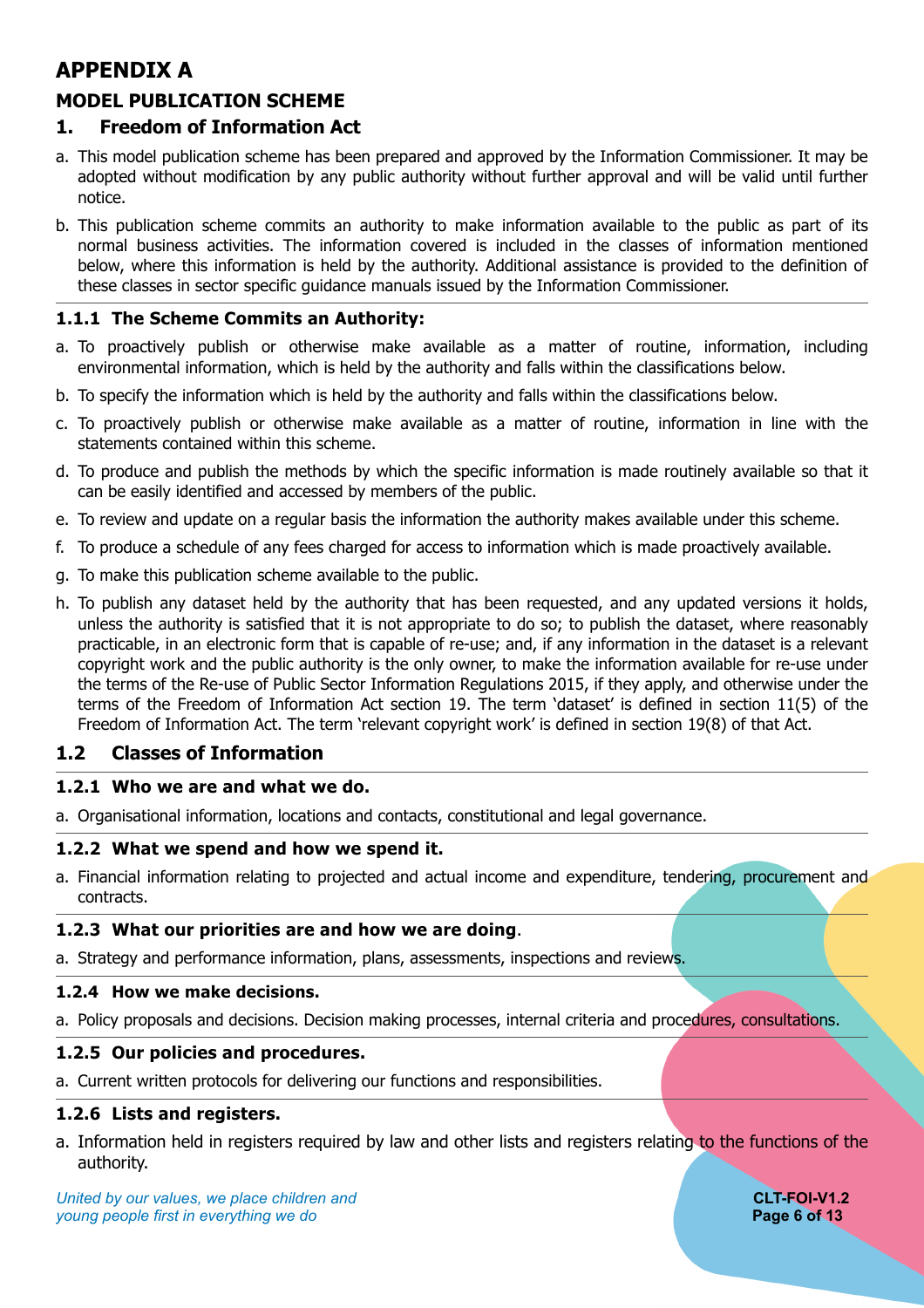#### <span id="page-6-0"></span>**1.2.7 The services we offer.**

a. Advice and guidance, booklets and leaflets, transactions and media releases. A description of the services offered.

#### <span id="page-6-1"></span>**1.2.8 The classes of information will not generally include**:

- a. Information the disclosure of which is prevented by law, or exempt under the
- b. Freedom of Information Act, or is otherwise properly considered to be protected from disclosure.
- c. Information in draft form.
- d. Information that is no longer readily available as it is contained in files that have been placed in archive storage, or is difficult to access for similar reasons.

#### <span id="page-6-2"></span>**1.3 The method by which information published under this scheme will be made available**

- a. The authority will indicate clearly to the public what information is covered by this scheme and how it can be obtained.
- b. Where it is within the capability of a public authority, information will be provided on a website. Where it is impracticable to make information available on a website or when an individual does not wish to access the information by the website, a public authority will indicate how information can be obtained by other means and provide it by those means.
- c. In exceptional circumstances some information may be available only by viewing in person. Where this manner is specified, contact details will be provided. An appointment to view the information will be arranged within a reasonable timescale.
- d. Information will be provided in the language in which it is held or in such other language that is legally required. Where an authority is legally required to translate any information, it will do so.
- e. Obligations under disability and discrimination legislation and any other legislation to provide information in other forms and formats will be adhered to when providing information in accordance with this scheme.

### <span id="page-6-3"></span>**1.4 Charges which may be made for information published under this scheme**

- a. The purpose of this scheme is to make the maximum amount of information readily available at minimum inconvenience and cost to the public. Charges made by the authority for routinely published material will be justified and transparent and kept to a minimum.
- b. Material which is published and accessed on a website will be provided free of charge.
- c. Charges may be made for information subject to a charging regime specified by Parliament.
- d. Charges may be made for actual disbursements incurred such as:
	- i. photocopying
	- ii. postage and packaging
	- iii. the costs directly incurred as a result of viewing
- e. Charges may also be made for information provided under this scheme where they are legally authorised, they are in all the circumstances, including the general principles of the right of access to information held by public authorities, justified and are in accordance with a published schedule or schedules of fees which is readily available to the public.
- f. Charges may also be made for making datasets (or parts of datasets) that are relevant copyright works available for re-use. These charges will be in accordance with the terms of the Re-use of Public Sector Information Regulations 2015, where they apply, or with regulations made under section 11B of the Freedom of Information Act, or with other statutory powers of the public authority.
- g. If a charge is to be made, confirmation of the payment due will be given before the information is provided. Payment may be requested prior to provision of the information.

#### <span id="page-6-4"></span>**1.5 Written Requests**

a. Information held by a public authority that is not published under this scheme can be requested in writing, when its provision will be considered in accordance with the provisions of the Freedom of Information Act.

**United by our values, we place children and <b>CLT-FOI-V1.2 CLT-FOI-V1.2** *young people first in everything we do* **Page 7 of 13**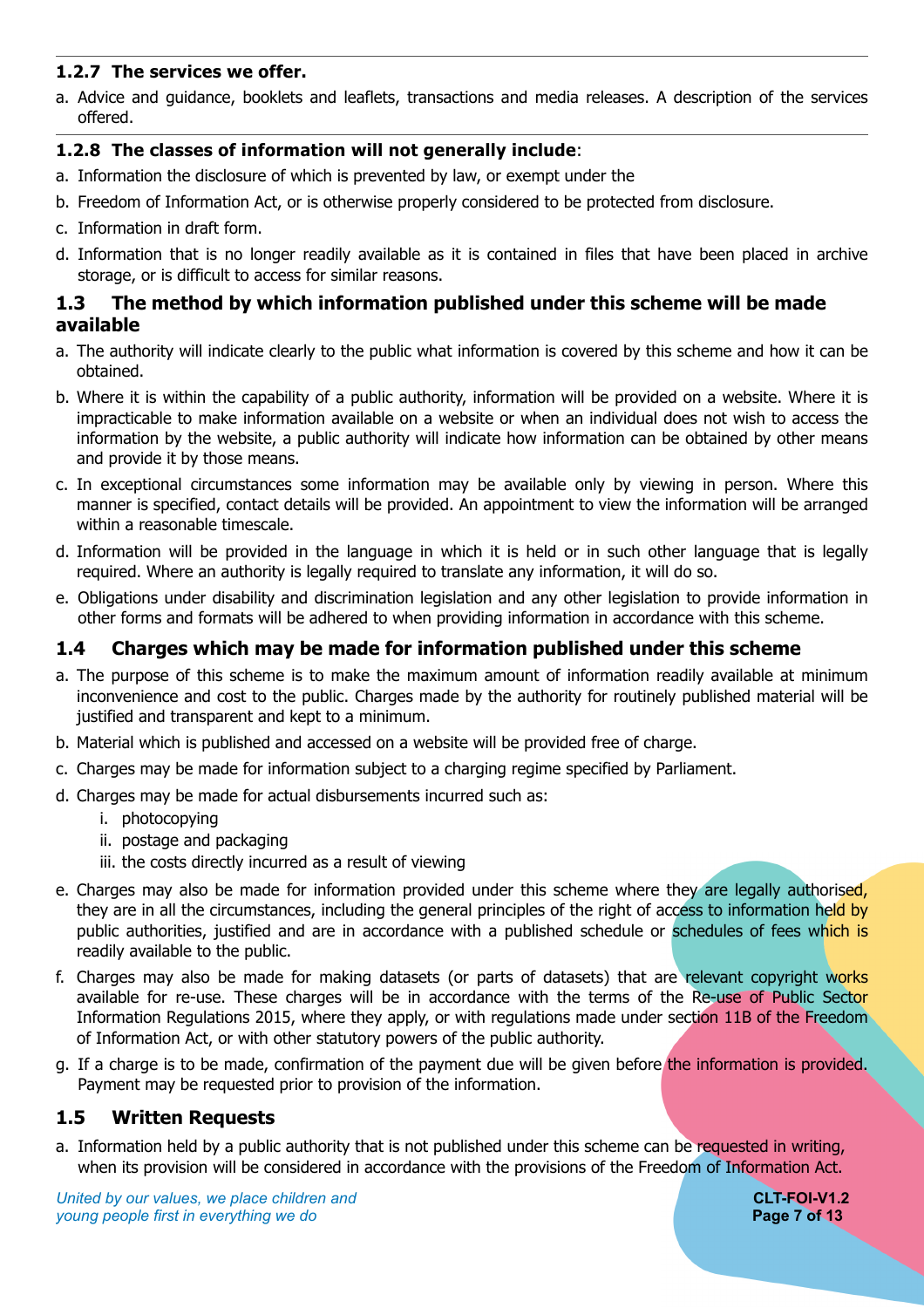## <span id="page-7-0"></span>**APPENDIX B**

### <span id="page-7-1"></span>**CITY LEARNING TRUST PUBLICATION SCHEME**

| <b>INFORMATION</b> |                                                                                                                                    | <b>HOW THE INFORMATION CAN BE OBTAINED</b>                                                                                                                                                    | <b>COST</b>                  |  |  |
|--------------------|------------------------------------------------------------------------------------------------------------------------------------|-----------------------------------------------------------------------------------------------------------------------------------------------------------------------------------------------|------------------------------|--|--|
|                    | Class One: Who we are and what we do (organisational information, structures and contacts.                                         |                                                                                                                                                                                               |                              |  |  |
|                    | Who's who in the City Learning Trust.                                                                                              | Website: https://citylearningtrust.org/our-trust/<br>governance-members/<br>Hard copy available upon request by email:<br>hello@citylearningtrust.org or Tel: 01782 853535                    | Free<br>See charges<br>below |  |  |
|                    | Who's who on the Board of Trustees<br>and the basis of their appointment.                                                          | Website: https://citylearningtrust.org/our-trust/<br>governance-members/governance-members/<br>Hard copy available upon request by email:<br>hello@citylearningtrust.org or Tel: 01782 853535 | Free<br>See charges<br>below |  |  |
|                    | City Learning Trust contact details.                                                                                               | Website: https://citylearningtrust.org/contact/<br>Hard copy available upon request by email:<br>hello@citylearningtrust.org or Tel: 01782 853535                                             | Free<br>See charges<br>below |  |  |
|                    | Contact details for the Chief Executive<br>Officer (CEO) and Chair of Trustees.                                                    | Website: https://citylearningtrust.org/contact/<br>Hard copy available upon request by email:<br>hello@citylearningtrust.org or Tel: 01782 853535                                             | Free<br>See charges<br>below |  |  |
|                    | Member Academies.                                                                                                                  | Website: https://citylearningtrust.org/our-academies/                                                                                                                                         | Free                         |  |  |
|                    | Academy session times and term<br>dates. (please refer to each individual<br>Academy's website via City Learning<br>Trust Website) | Website: https://citylearningtrust.org/our-academies/<br>Hard copy available from the Academy upon request.<br>Please follow the link above for contact details.                              | Free<br>See charges<br>below |  |  |

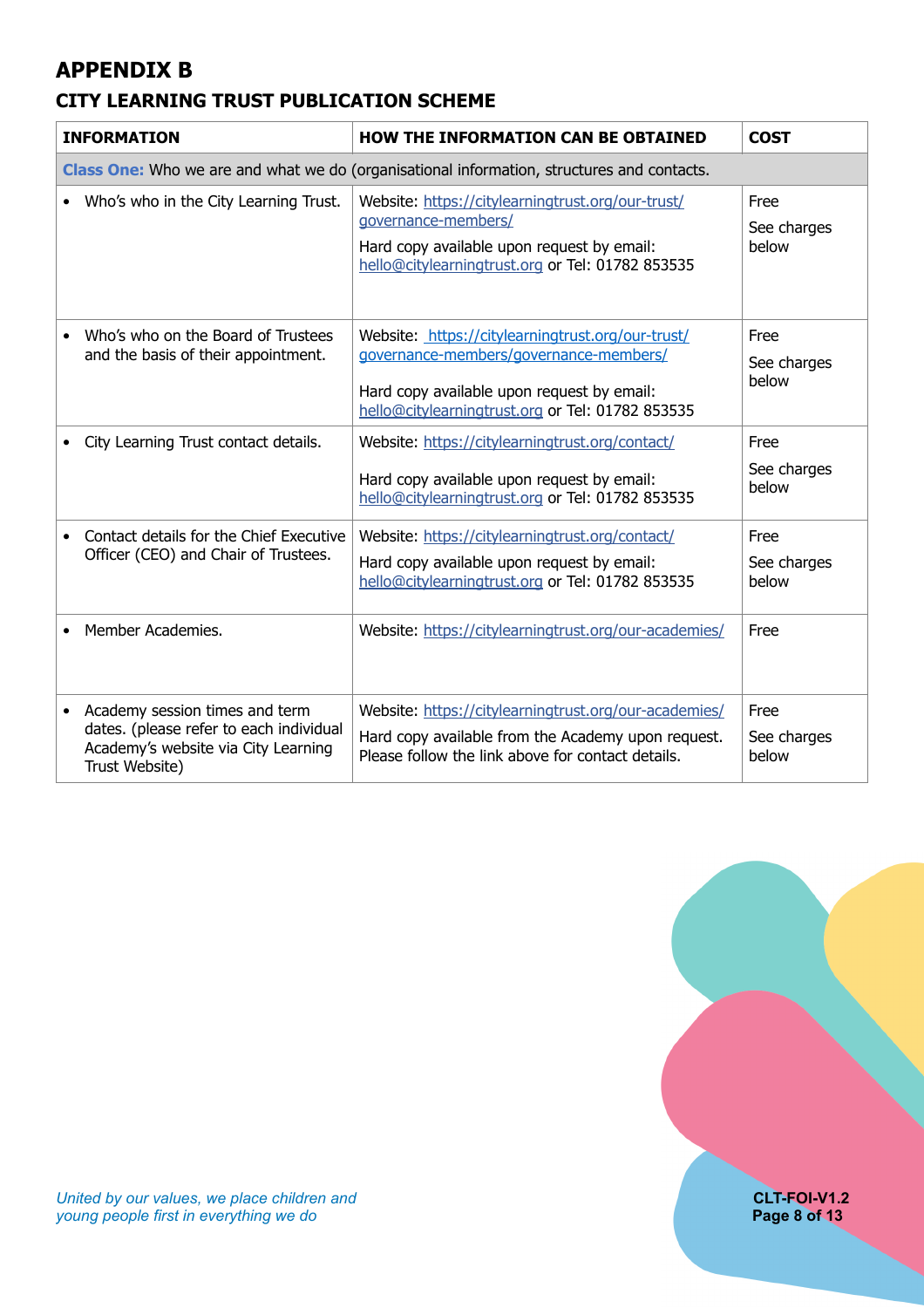|                                                                                                                                                                                                                                  | <b>INFORMATION</b>                                                                                          | <b>HOW THE INFORMATION CAN BE OBTAINED</b>                                                                                                                                                                                                                                                                                                                                                                                                                                                                                                                                                                                                                                                          | <b>COST</b>                                                                                  |  |  |
|----------------------------------------------------------------------------------------------------------------------------------------------------------------------------------------------------------------------------------|-------------------------------------------------------------------------------------------------------------|-----------------------------------------------------------------------------------------------------------------------------------------------------------------------------------------------------------------------------------------------------------------------------------------------------------------------------------------------------------------------------------------------------------------------------------------------------------------------------------------------------------------------------------------------------------------------------------------------------------------------------------------------------------------------------------------------------|----------------------------------------------------------------------------------------------|--|--|
| Class Two: What we spend and how we spend it (financial information relating to projected and actual income and<br>expenditure, procurement, contracts and financial audit - current and previous financial year, as a minimum). |                                                                                                             |                                                                                                                                                                                                                                                                                                                                                                                                                                                                                                                                                                                                                                                                                                     |                                                                                              |  |  |
|                                                                                                                                                                                                                                  | Annual budget plan and financial<br>statements.                                                             | Website: https://citylearningtrust.org/our-trust/key-<br>documents-and-information/<br>Hard copy available by upon request by email:<br>hello@citylearningtrust.org or Tel: 01782 853535                                                                                                                                                                                                                                                                                                                                                                                                                                                                                                            |                                                                                              |  |  |
|                                                                                                                                                                                                                                  | Capital funding & additional funding.                                                                       | Website: https://citylearningtrust.org/our-trust/key-<br>documents-and-information/<br>Hard copy available upon request by email:<br>hello@citylearningtrust.org or Tel: 01782 853535                                                                                                                                                                                                                                                                                                                                                                                                                                                                                                               | Free<br>See charges<br>below                                                                 |  |  |
|                                                                                                                                                                                                                                  | Financial audit reports.                                                                                    | Website: https://citylearningtrust.org/our-trust/key-<br>documents-and-information/<br>Hard copy available upon request by email:<br>hello@citylearningtrust.org or Tel: 01782 853535                                                                                                                                                                                                                                                                                                                                                                                                                                                                                                               | Free<br>See charges<br>below                                                                 |  |  |
|                                                                                                                                                                                                                                  | Staffing, pay and grading structure<br>(see Pay Policy)                                                     | Currently under review                                                                                                                                                                                                                                                                                                                                                                                                                                                                                                                                                                                                                                                                              | Free                                                                                         |  |  |
|                                                                                                                                                                                                                                  | Governors' allowances that can be<br>incurred or claimed.                                                   | Pleases see page 17 of the CLT Finance Policy:<br>Website: https://citylearningtrust.org/wp-content/<br>uploads/2021/10/V1.1-Finance-Policy-2021-22.pdf<br>Hard copy available upon request by email:<br>hello@citylearningtrust.org or Tel: 01782 853535                                                                                                                                                                                                                                                                                                                                                                                                                                           | Free<br>See charges<br>below                                                                 |  |  |
| Class Three: What our priorities are and how we are doing - (strategies and plans, performance indicators, audits,<br>inspections and reviews).                                                                                  |                                                                                                             |                                                                                                                                                                                                                                                                                                                                                                                                                                                                                                                                                                                                                                                                                                     |                                                                                              |  |  |
|                                                                                                                                                                                                                                  | Performance data<br>DfE Performance Tables<br>Latest Ofsted report<br>The Trusts future plans; for example, | Website: https://www.trenthamacademy.co.uk/<br>parentscarers/performance-tables/<br>Website: https://www.compare-school-<br>performance.service.gov.uk/school/141405/mill-hill-<br>primary-academy/primary<br>Website: www.gov.uk/school-performance-tables<br>Website: https://www.compare-school-<br>performance.service.gov.uk/school/142207/<br>smallthorne-primary-academy/primary<br>Website: https://www.compare-school-<br>performance.service.gov.uk/school/138549/haywood-<br>academy/secondary<br>Website: https://reports.ofsted.gov.uk/<br>Hard copy available by email:<br>hello@citylearningtrust.org or Tel: 01782 853535<br>Any consultations/proposals will be available from our | Free<br>Free<br>Free<br>Free<br>Free<br>Free<br>Free<br>Free<br>See charges<br>below<br>Free |  |  |
|                                                                                                                                                                                                                                  | proposals for and any consultation on<br>the future of the school, such as a<br>change in status            | website as necessary.<br>Hard copies available upon request by email:<br>hello@citylearningtrust.org or Tel: 01782 853535                                                                                                                                                                                                                                                                                                                                                                                                                                                                                                                                                                           | See charges<br>below                                                                         |  |  |
|                                                                                                                                                                                                                                  | Safeguarding and Child Protection<br>Information.                                                           | Website: https://citylearningtrust.org/wp-content/<br>uploads/2021/10/V2.0-Safequarding-CP-<br>Policy-21-22-1.pdf<br>Hard copy available upon request by email:<br>hello@citylearningtrust.org or Tel: 01782 853535                                                                                                                                                                                                                                                                                                                                                                                                                                                                                 | Free<br>See charges<br>below                                                                 |  |  |

*United by our values, we place children and* **CLT-FOI-V1.2** *young people first in everything we do* **Page 9 of 13**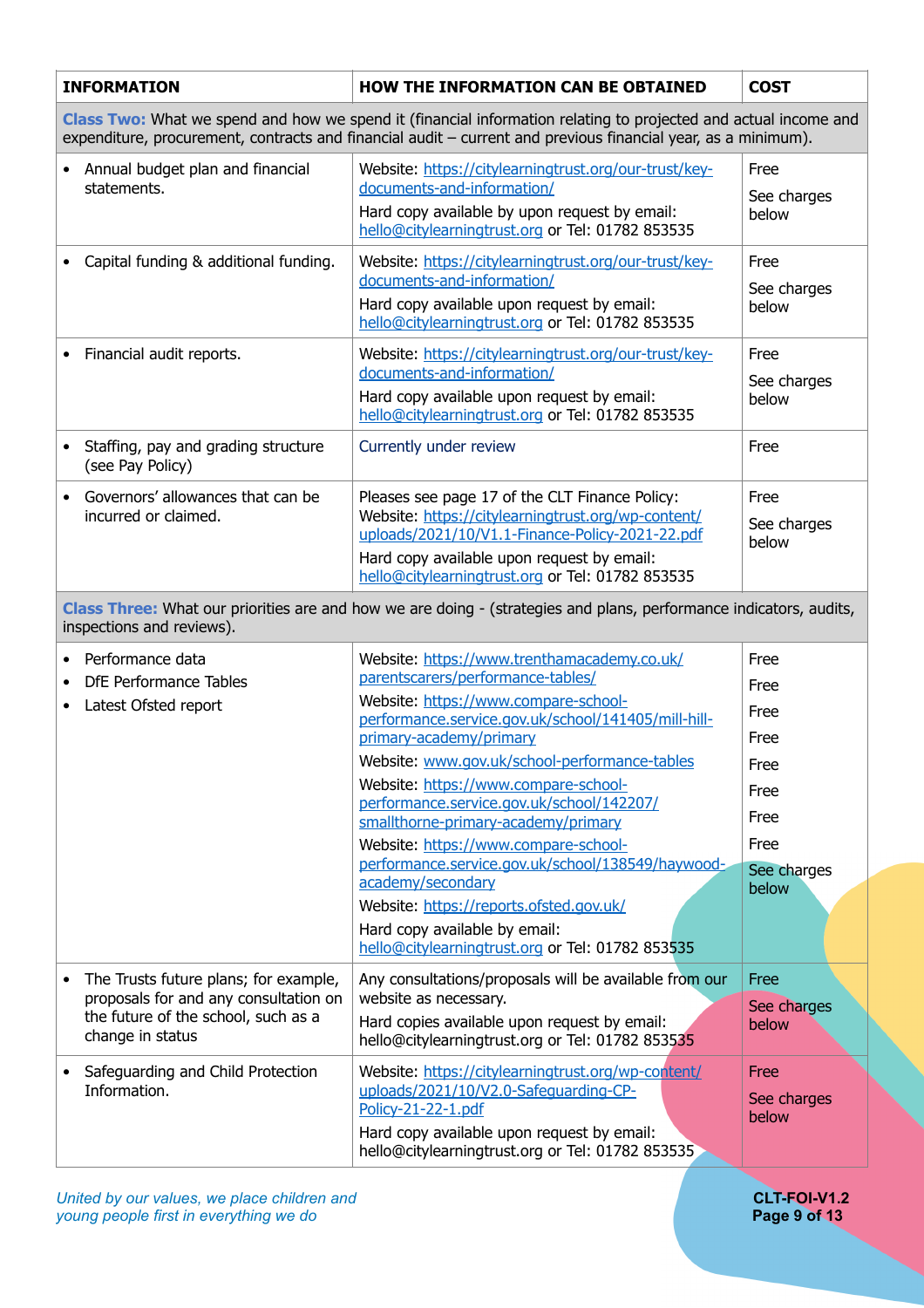| <b>INFORMATION</b>                                                                                                                                                                                                                                                                                                         | <b>HOW THE INFORMATION CAN BE OBTAINED</b>                                                                                                                                                                                                                                                                                                                                                                                                                             | <b>COST</b>                                                  |  |  |
|----------------------------------------------------------------------------------------------------------------------------------------------------------------------------------------------------------------------------------------------------------------------------------------------------------------------------|------------------------------------------------------------------------------------------------------------------------------------------------------------------------------------------------------------------------------------------------------------------------------------------------------------------------------------------------------------------------------------------------------------------------------------------------------------------------|--------------------------------------------------------------|--|--|
| Class Four: How we make decisions (decision making process and records of decisions).                                                                                                                                                                                                                                      |                                                                                                                                                                                                                                                                                                                                                                                                                                                                        |                                                              |  |  |
| Admissions procedures                                                                                                                                                                                                                                                                                                      | Website: https://www.haywoodacademy.coop/<br>admission/<br>Website: https://www.trenthamacademy.co.uk/about/<br>admissions/<br>Website: https://clt.smallthorne.coop/key-information/<br>admissions-arrangements/<br>Website: https://www.millhillprimaryacademy.coop/<br>admissions/nursery-and-reception-admissions-2021/<br>Website: (https://www.stoke.gov.uk/info/20033/<br>school admissions -<br>Hard copy available from individual Academies upon<br>request. | Free<br>Free<br>Free<br>Free<br>Free<br>See charges<br>below |  |  |
| Minutes of meetings and agendas<br>$\bullet$<br>(Local Governors' Committee) This<br>will not include information<br>considered private to the meeting.                                                                                                                                                                    | Hard copy available upon request by email:<br>hello@citylearningtrust.org or<br>Tel: 01782 853535                                                                                                                                                                                                                                                                                                                                                                      | See charges<br>below                                         |  |  |
| Class Five: Our statutory and procedures (current written protocols, policies and procedures for delivering our<br>services and responsibilities). These include policies, procedures and documents that the Academy is required to<br>have by statute or as stated in our Funding Agreement or by the English Government. |                                                                                                                                                                                                                                                                                                                                                                                                                                                                        |                                                              |  |  |
| • Our statutory policies and procedures                                                                                                                                                                                                                                                                                    | Website: https://www.haywoodacademy.coop/parents/<br>policies-and-procedures/<br>Website: https://www.trenthamacademy.co.uk/about/<br>policies-procedures-3/<br>Website: https://www.millhillprimaryacademy.coop/<br>statutory-information/statutory-policies/<br>Website: https://clt.smallthorne.coop/key-information/<br>policies/<br>Hard copy available upon request by email:<br>hello@citylearningtrust.org or<br>Tel: 01782 853535                             | Free<br>Free<br>Free<br>Free<br>See charges<br>below         |  |  |
| Supplementary Funding Agreement                                                                                                                                                                                                                                                                                            | Website: https://citylearningtrust.org/our-trust/key-<br>documents-and-information/statutory-documents/<br>Hard copy available upon request by email:<br>hello@citylearningtrust.org or<br>Tel: 01782 853535                                                                                                                                                                                                                                                           | Free<br>See charges<br>below                                 |  |  |
| Class Six: Lists and registers (not including attendance records)                                                                                                                                                                                                                                                          |                                                                                                                                                                                                                                                                                                                                                                                                                                                                        |                                                              |  |  |
| Governor attendance and meetings<br>and pecuniary interests                                                                                                                                                                                                                                                                | Website: https://citylearningtrust.org/our-trust/<br>governance-members/pecuniary-interests/<br>Hard copy available upon request by email:<br>hello@citylearningtrust.org or Tel: 01782 853535                                                                                                                                                                                                                                                                         | Free<br>See charges<br>below                                 |  |  |
|                                                                                                                                                                                                                                                                                                                            |                                                                                                                                                                                                                                                                                                                                                                                                                                                                        |                                                              |  |  |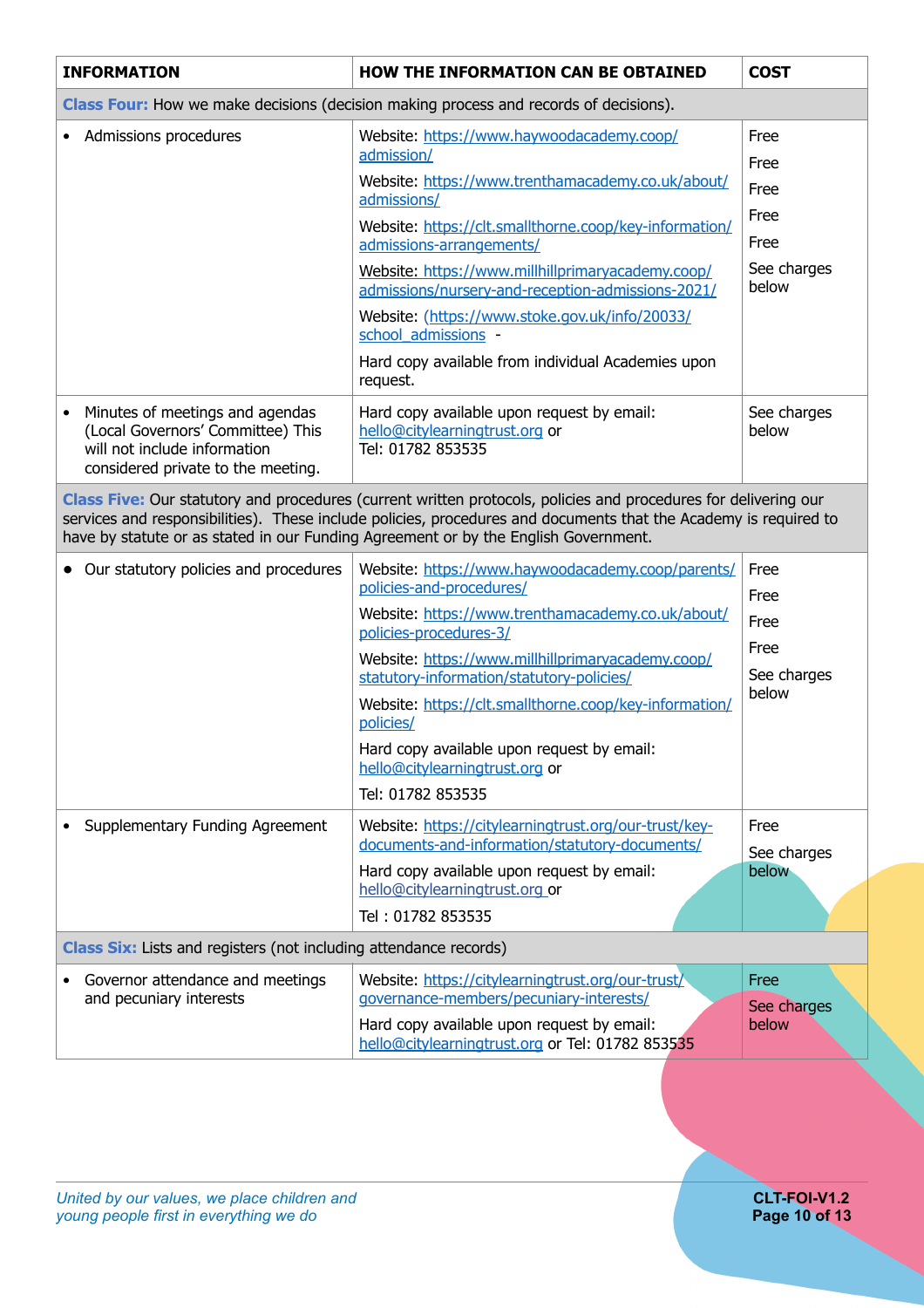| <b>INFORMATION</b>                                                            | HOW THE INFORMATION CAN BE OBTAINED                                                                                                                   | <b>COST</b>          |  |  |
|-------------------------------------------------------------------------------|-------------------------------------------------------------------------------------------------------------------------------------------------------|----------------------|--|--|
| Class Seven: The services we offer (information about the services we offer). |                                                                                                                                                       |                      |  |  |
| Extra-curricular activities                                                   | Website: https://www.trenthamacademy.co.uk/<br>academy-life/extra-curricular-activities-and-after-<br>school-clubs-2/                                 | Free<br>Free<br>Free |  |  |
|                                                                               | Website: https://www.millhillprimaryacademy.coop/<br>school-life/extra-curricular-clubs/                                                              | See charges<br>below |  |  |
|                                                                               | Website: https://clt.smallthorne.coop/pupils/extra-<br>curricular/                                                                                    |                      |  |  |
|                                                                               | Website: http://www.haywoodacademy.coop/                                                                                                              |                      |  |  |
|                                                                               | Hard copy available upon request by email:<br>hello@citylearningtrust.org or Tel: 01782 853535                                                        |                      |  |  |
| Out of school clubs                                                           | Website: https://clt.smallthorne.coop/pupils/extra-<br>curricular/                                                                                    | Free<br>See charges  |  |  |
|                                                                               | Website: https://clt.millhill.coop/pupils/extra-<br>curricular/school-club/                                                                           | below                |  |  |
|                                                                               | Hard copy available upon request by email:<br>hello@citylearningtrust.org or Tel: 01782 853535                                                        |                      |  |  |
| <b>Newsletters</b>                                                            | Website: https://www.millhillprimaryacademy.coop/<br>news-and-events/newsletters/                                                                     | Free<br>Free         |  |  |
|                                                                               | Website: https://clt.smallthorne.coop/news/.                                                                                                          | Free                 |  |  |
|                                                                               | Website: https://clt.millhill.coop/parents-and-carers/<br>newsletters-key-dates/                                                                      | Free                 |  |  |
|                                                                               | Website: https://www.haywoodacademy.coop/news-<br>events/parents-newsletter/                                                                          | Free<br>See charges  |  |  |
|                                                                               | Website: https://www.trenthamacademy.co.uk/<br>parentscarers/letters-home/                                                                            | below                |  |  |
|                                                                               | Hard copy available upon request by email:<br>hello@citylearningtrust.org or Tel: 01782 853535                                                        |                      |  |  |
| Services for which the Trust                                                  | Website: htttps://citylearningtrust.org/wp-content/                                                                                                   | Free                 |  |  |
| Academies are entitled to recover a<br>fee, together with the fees.           | uploads/2021/10/V1.5-Charging-Remissions-Policy.pdf<br>Hard copy available upon request by email:<br>hello@citylearningtrust.org or Tel: 01782 853535 | See charges<br>below |  |  |

#### **\* Any additional information that is not published on the list above will be published on the City Learning Trust website as necessary: Website: <https://citylearningtrust.org>**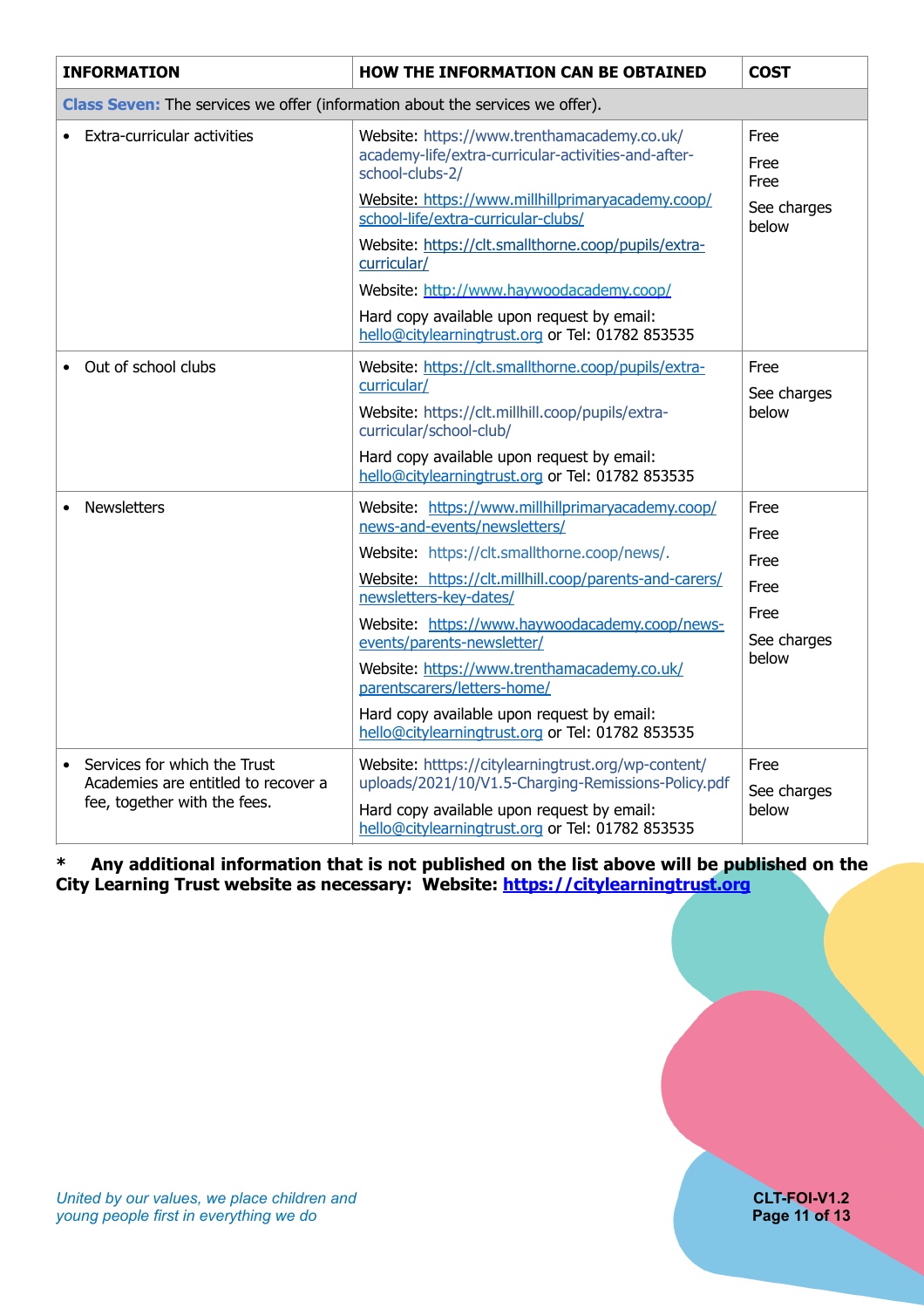### <span id="page-11-0"></span>**Contact Details**

City Learning Trust The Old Town Hall Market Place Burslem Stoke on Trent ST6 4AT

**Tel No:** 01782 853535

**Email:** hello@citylearningtrust.org

#### <span id="page-11-1"></span>**Schedule of Charges**

Digital copies are provided free of charge. We expect items digitally available on websites to be downloaded by yourselves. For hard copies of information, charges may be applied.

| <b>TYPE OF CHARGE</b> | <b>DESCRIPTION</b>                           | <b>BASIS OF</b><br><b>CHARGE</b>                   | <b>CHARGE</b>                                                                                 |  |
|-----------------------|----------------------------------------------|----------------------------------------------------|-----------------------------------------------------------------------------------------------|--|
| Disbursement cost     | Photocopying/printing (black &<br>white) $*$ | Actual cost *                                      | If a charge is to be<br>made confirmation                                                     |  |
| Disbursement cost     | Photocopying/printing (colour)<br>$\ast$     | Actual cost *                                      | of the payment<br>due will be given<br>before the                                             |  |
|                       | Postage Royal Mail standard<br>2nd class     | Actual cost of Royal<br>Mail standard 2nd<br>class | information is<br>provided. Payment<br>may be requested<br>prior to provision<br>of the info. |  |